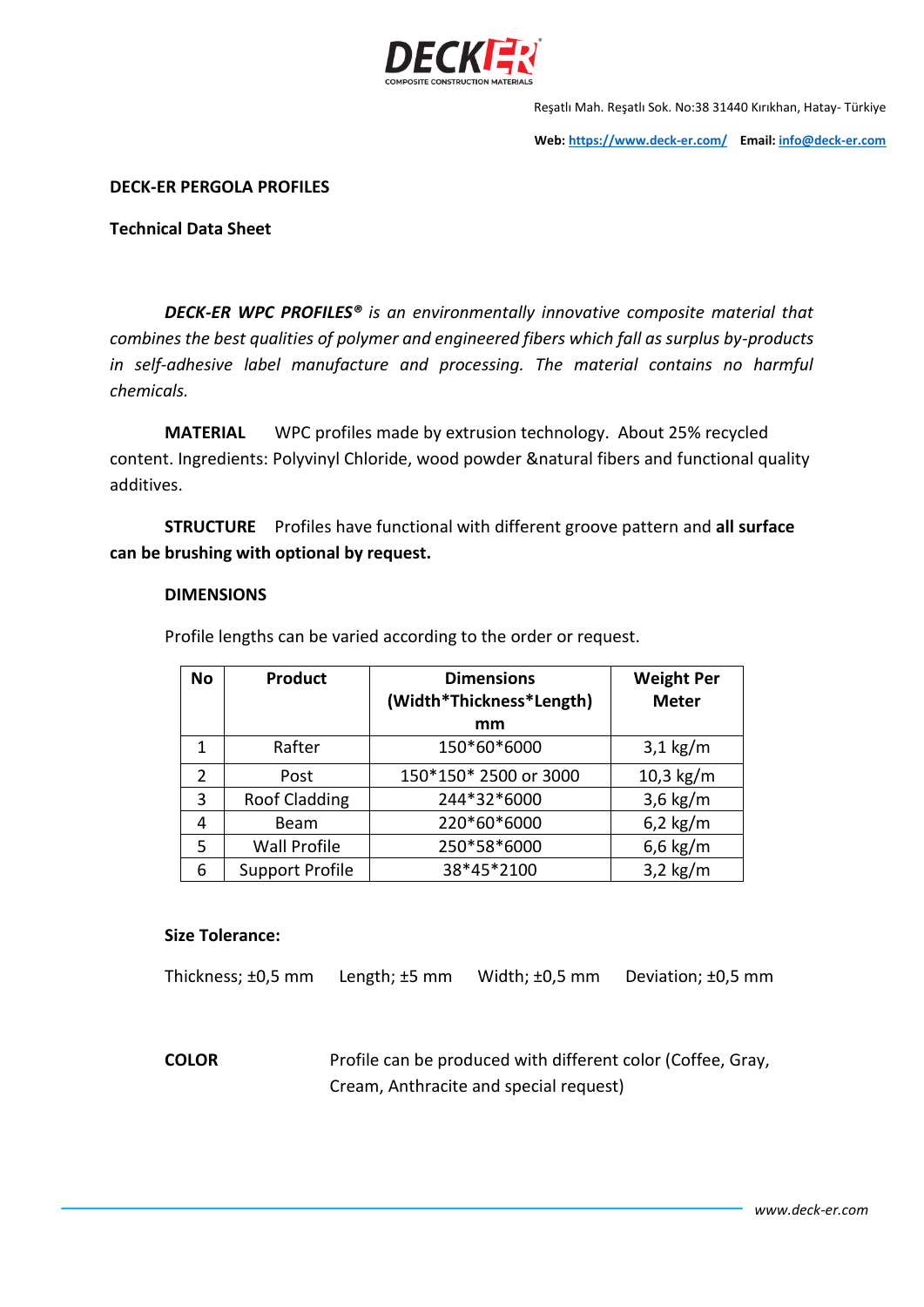

Reşatlı Mah. Reşatlı Sok. No:38 31440 Kırıkhan, Hatay- Türkiye

**Web: <https://www.deck-er.com/>Email: [info@deck-er.com](mailto:info@deck-er.com)**

## **PHYSICAL AND MECHANICAL PROPERTIES OF PERFOLA PROFILES\***

| Property                                          | <b>Test Method</b>           | <b>Unit</b>                                                                                                                                | Value        |
|---------------------------------------------------|------------------------------|--------------------------------------------------------------------------------------------------------------------------------------------|--------------|
| Density                                           | EN ISO 1183-1                | g/cm <sup>3</sup>                                                                                                                          | 1.40         |
| Flexural<br>Properties                            | EN 15534-1:2014<br>$-4.5.2$  | Gpa                                                                                                                                        | 4.20         |
| <b>Bending Strength</b>                           | <b>EN 310</b>                | N/mm <sup>2</sup>                                                                                                                          | 45           |
| Modulus of<br>elasticity in<br>bending            | <b>EN 310</b>                | N/mm <sup>2</sup>                                                                                                                          | 6000         |
| <b>Screw Holding</b><br>Capability                | EN 15534                     | $\mathsf{N}$                                                                                                                               | 3140         |
| <b>Surface Hardness</b><br>(Brinell)              | EN 15534-1:2014              | N/mm <sup>2</sup>                                                                                                                          | 82           |
| <b>Wear Resistance</b>                            | EN 438-2                     | mm                                                                                                                                         | 0.25         |
| Point Load<br>Capacity                            | EN 1533                      | $\mathsf{N}$                                                                                                                               | 5850         |
| <b>Boiling Test</b>                               | EN 15534-1:2014              | $\%$                                                                                                                                       | < 2, 5       |
| Swelling and<br>Water<br><b>Absorption Test</b>   | EN 15534-1:2014              | %                                                                                                                                          | < 1, 5       |
| <b>Linear Thermal</b><br>Expansion<br>Coefficient | ISO 11359-2                  | $1/$ <sup>o</sup> C                                                                                                                        | $4.3x10^{5}$ |
| <b>Screw And Nail</b><br>withdrawal test          | EN 13446                     | ${\sf N}$                                                                                                                                  | 412-315      |
| Flame Spread<br>Index (FSI)                       | <b>ASTM E84-2017</b>         | $\overline{\phantom{a}}$                                                                                                                   | 18 (Class A) |
| Humidity<br><b>Behavior</b>                       | ASTM D570                    | Very low humidity absorption no dimensional change                                                                                         |              |
| <b>Falling Mass</b><br>Impact<br>Resistance       | EN 15534-<br>1:2014: 7.1.2.1 | No Crack. None of test specimens shall show a failure with a crack<br>length $\geq 10$ mm or a depth of residual indentation $\geq 0.5$ mm |              |

\*Based on European Standard Norm (EN 15534) Wood Plastic Composites (WPC). Values are characteristic from quality tests.

\*EN 15534-1:2014 Composites made from cellulose-based materials and thermoplastics (usually called wood-polymer composites (WPC) or natural fiber composites (NFC) Part 4: Specifications for decking profiles and tiles.